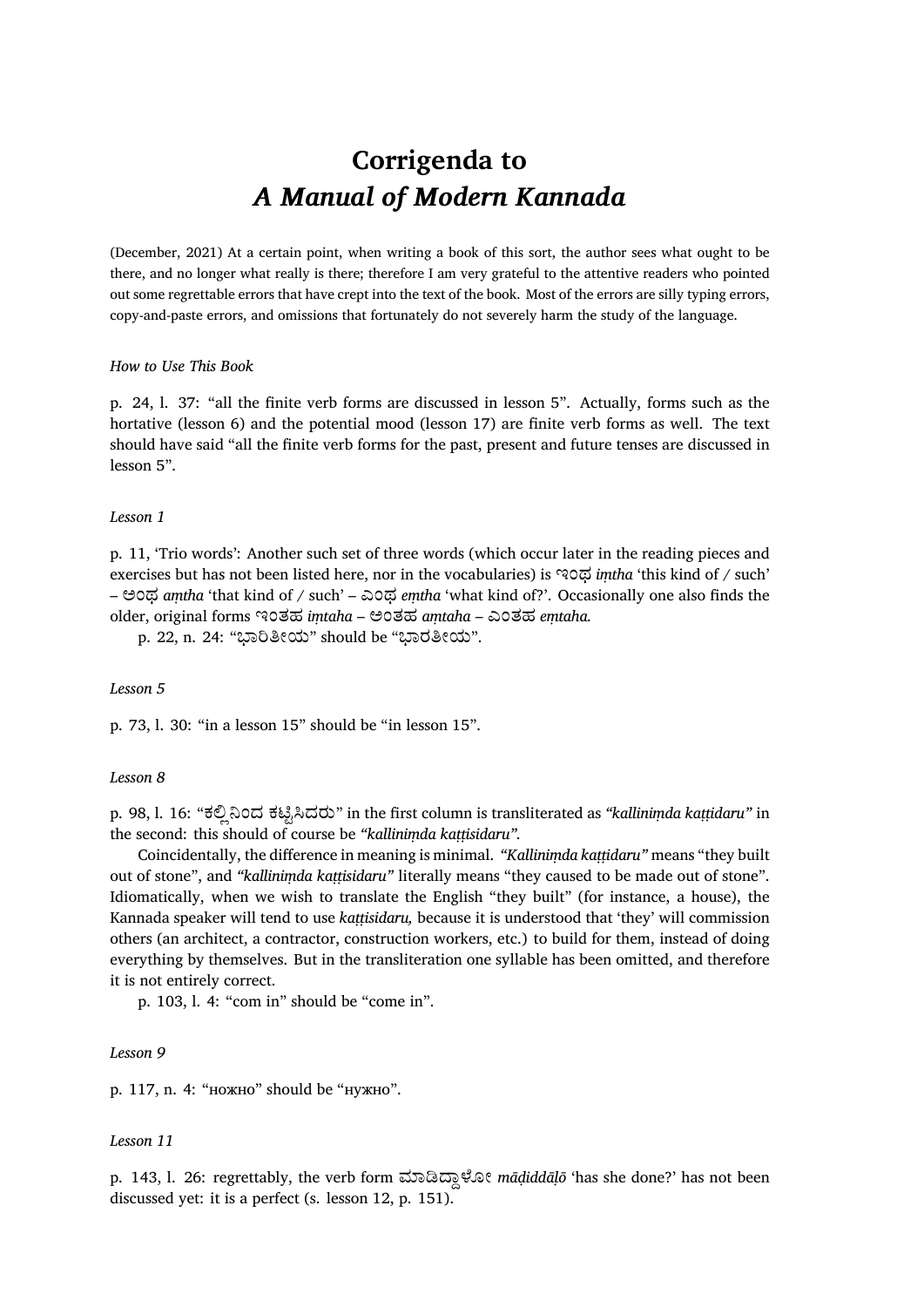p. 144, l. 18: "Temple Street" should be "Car Street".

*Lesson 13*

p. 162, l. 15: *"gamisu"* should be *"gamanisu".* (The uncommon verb *gamisu* also exists, but means 'to go'. The Kannada word *gamana* is a Sanskrit loanword, but with a semantic shift: a 'going' in the sense of 'letting one's attention go somewhere'.)

*Lesson 14*

p. 171, l. 410: "We have already come cross" should be "We have already come across".

p. 175, l. 13-14: More accurately, the 'long-winded' version of the end of the story should include the information that Caṃdru is a shopkeeper, so it ought to be *"[. . .] alli aṃgaḍiyavanāda Caṃdru sikka",* "[*. . .*] I met shopkeeper Caṃdru there".

*Lesson 15*

p. 189, l. 5-6, column 2: *"nāvu nāḷe patravannu bareyalilla"* should be *"nāvu nenne patravannu bareyalilla",* as in the Kannada script in the first column (a copy-and-paste error from p. 187). p. 190, l. 12-13:

ಾನು ವಿದ್ಯಾರ್ಥಿಯಾಗಿರುವುದಿಲ್ಲ *nānu vidyārthiyāgiruvudilla* I will not be a student ('I will not have become a student')

(A copy-and-paste error from three lines above in the text.)

*Lesson 16*

p. 202, l. 7:

ಶುಕ್ರವಾರ *śukravāra* Friday

(Another copy-and-paste error, from the line immediately above it.)

*Lesson 17*

p. 212, bottom two lines, columns 1-3:

3rd ps. neuter ಕೆದೀತು kare**dītu**

*Lesson 19*

p. 248, l. 29: *"alla iruvaṃtha janaru"* should be *"alli iruvaṃtha janaru",* as in the Kannada script.

*Numerals*

p. 261: One reader kindly suggested that I should add the word for 'zero' among the cardinal numbers: